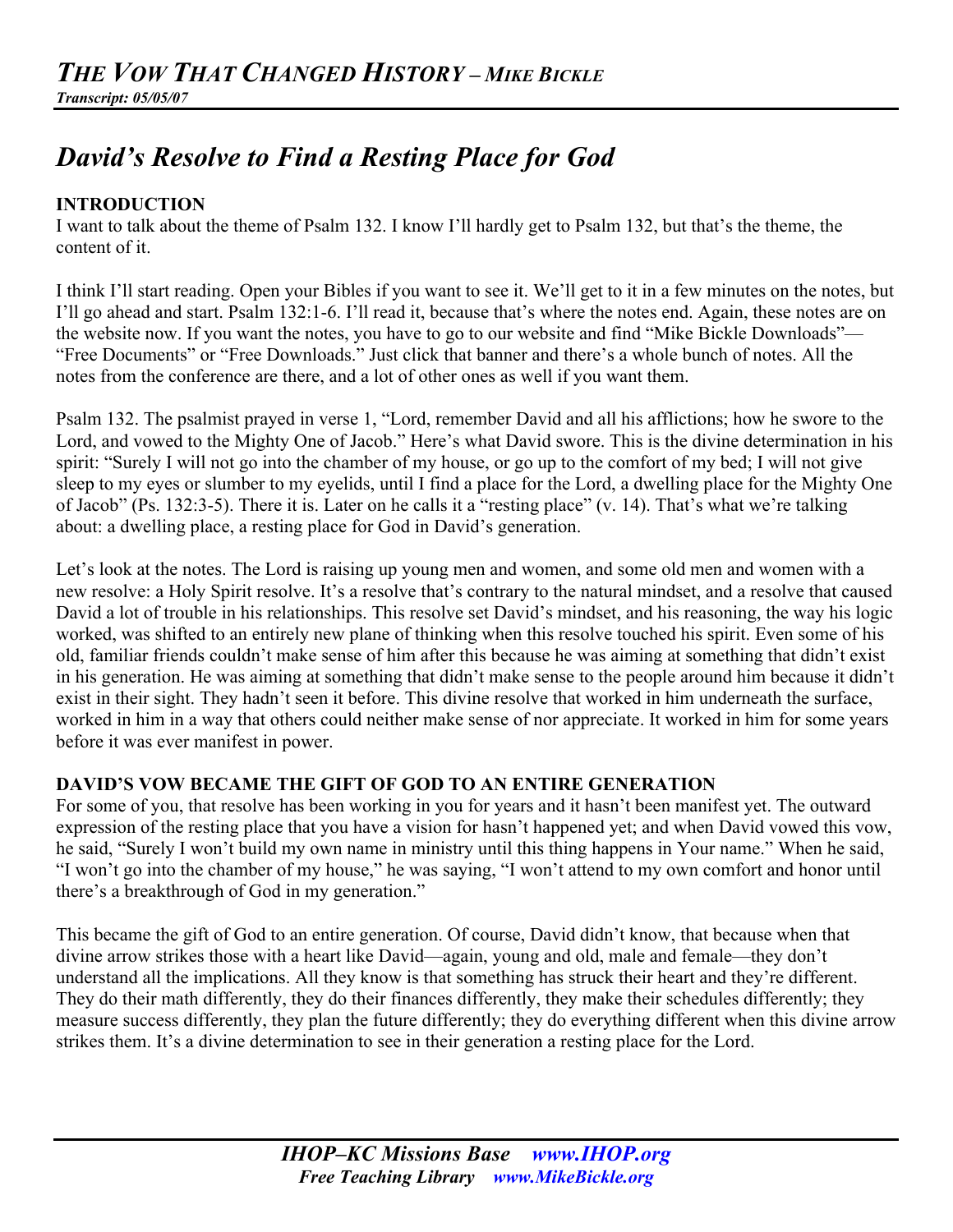# **A THEOLOGY OF THE RESTING PLACE OF THE LORD**

Tonight we're going to talk a little about, if I may use the term, a "theology of the resting place of the Lord." I've been talking to you this week as leaders because you're leaders, and so I've been presenting you with ideas, rather than just trying to inspire you for the moment. I do seek to inspire for the moment and I aim at the mind a little, but I aim at getting people to have faith to go after it with all their heart. In this conference I've been doing it a bit differently because I respect you as thinkers. You're leaders and want to understand things. You want to make sense of them, so I've wanted to spend more time than usual, line upon line, giving you lots of thoughts. I've tried to make them available on paper in case I'm going too fast and covering too much ground, so that you can review it. I believe that most of you in this room can handle weighty concepts that have complicated dimensions to them. We need men and women who can do that.

This idea of the theology of a resting place is, in my opinion, one of the most important things. When I look at my thirty years of ministry, perhaps there has been one other thing that would be equal to it, but the most formative thing in my thinking has been Psalm 132. I began to preach it maybe three or four times in St. Louis before we moved here twenty-two years ago. I came to Kansas City with Psalm 132 in my spirit. One reason I'm sharing it is because you're leaders and I believe it will be an encouragement to you, plus a challenge to your thinking. It's May 7th, our anniversary for IHOP-KC, and Psalm 132 is in essence all about IHOP-KC. I came to Kansas City by the word of the Lord, after church-planting in St. Louis seven years, with Psalm 132 clearly in my mind. I shared it a number of times in the early months of 1982 and 1983, and as I look back over it I'm saying this about myself so that some of you will pay attention.

You may say, "You know what? I'll pay attention. If he's saying this is the most formative thing..."

The only thing I would place equal to it is the the reality of the revelations of the emotions of God. I would place that on equal footing with this I'm sharing tonight. I'm not saying I understand it fully or perfectly, but I know that this mindset has been the guiding force of my ministry. I haven't always stayed true to it, but it has been the guiding force of my logic and decision making as a leader. It's what I would call "the theology of a resting place for God." It's not really such a complex idea. There are a few layers of thought to it, and I'll just mention a few of them and leave you some verses. You're leaders and you'll understand them and wrestle with them later. Think them through and ask the Lord if there's a lack of understanding on it, and ask the Lord, "What does this mean?"

# **KING DAVID: A MODEL FOR THE END-TIME LEADERSHIP**

Roman numeral I. David is intentionally a model for the end-time leadership. I say that all the time. Those who have been around have heard me say that a hundred times. Look at Isaiah 55:3-4: God gave David as a witness to the people. It's a witness from heaven of what God wanted. Whatever David was going for that was in the Holy Spirit was God's witness to the earth of what He wanted in His redeemed. He said, "What David is going for in the Holy Spirit, go for it! He's a model, a witness from heaven of what I'm after. David abandonment is a witness of what I honor" (Isa. 55:3-4).

David's confidence in God's mercy when he was weak is also a witness of how far God is willing to go in mercy with His people if they're abandoned. David's life is a witness of a number of things. He's a witness of what God is after, and David's life in one sentence is Psalm 132. It was the vow he made early on in his years. He made a vow in his heart; he swore to the Lord. David swore, "I'll do it before I'm king; I'll do this before I defeat all the enemies; I'll do this before anything else; I vow, God, in the secret place of my heart."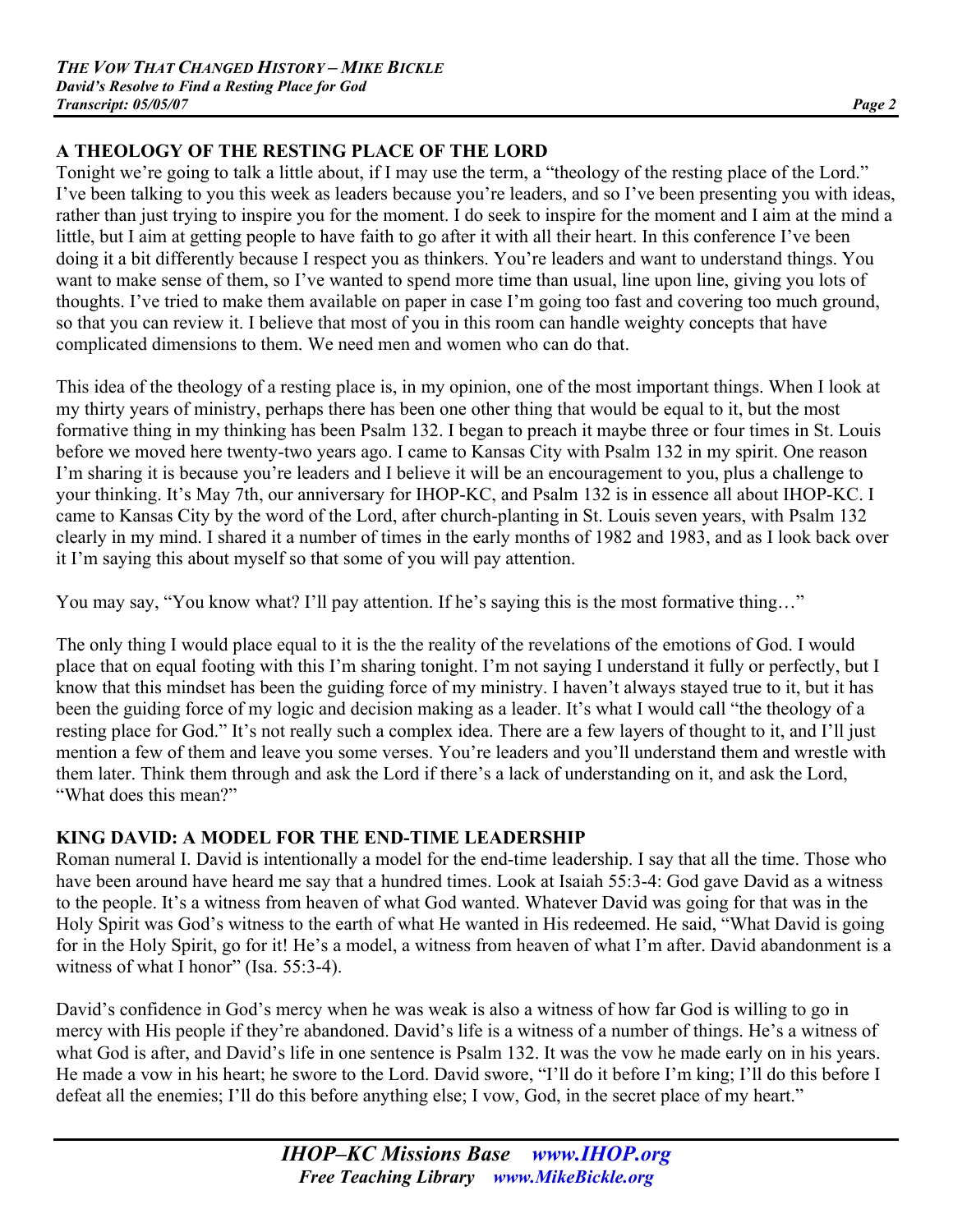The Holy Spirit bears witness to the vow, because the Holy Spirit put it in the Bible as a model to inspire those men and women with hearts like David throughout the generations. He made a vow, and the Holy Spirit bears witness to this vow. He said, "My life is about establishing in my generation a geographic place where God breaks through in power to the fullest degree that He will give in this generation."

## **A PEOPLE WHO ARE IN FULL UNITY WITH GOD'S HEART**

You know, God has different measures for different generations. Not every generation is the same. The most diligent in God could only go so far in one generation. In the perfect will of God there were still limits. There are limits in every generation; there are limits in this generation, but beloved, we're far below those limits. There's a lot to get hold of before we hit those ceilings, those boundary lines in the Spirit. A resting place is a geographic place where a people who are in unity with God's heart actually go to the full limit of what God would do in that geographic area. It breaks open a fountain of life. My presupposition is that breakthrough happens very rarely in history because the conditions are very intense. The promise is very real and it takes a people with a heart like David with a divine determination; a divine resolve to plow the years underground before the thing becomes apparent above ground.

David didn't make the vow because he was noble. He made the vow because the grace of God was like an arrow, which struck his spirit and gave him the revelation that this reality even exists. David received the revelation that there was more, and I don't mean more in the generic sense, which I do appreciate. We sing, "There must be more"; we sing it a lot here. It's more than more. There's a fullness that God has and it takes a divine revelation; it really is a divine revelation to believe that there's fullness in a geographic place in your generation.

The reason I say "a geographic place" is this: as long as fullness is just somewhere in the earth, it will never becomes personal. You need to say, "Lord if it be Your will in this place," and you have the place in your heart and you begin to labor for it. I believe the Lord wants to open a number of fountains of life, unprecedented, beyond what happened in Jerusalem in Acts 2. That was a temporary resting place for the Lord where He released the fullness in a geographic place in the midst of a corporate people. It's geographic in its genesis; it breaks forth in a geographic place in the midst of a corporate people. It's a corporate thing, not an individual thing. It's not the man of God on the mountain breaking through; it's a corporate people. When that fountain breaks open, the windows of heaven, the portal, the gate opens in the spirit over that geographic area, they'll thrust forth laborers, anointed apostles and prophets, to the ends of the earth.

It takes a revelation from heaven to have this vision. You don't just read the Bible or read a book and think, "That's really a neat thing." A man or a woman is apprehended by God, and that one little sliver of insight like an arrow strikes their spirit, and they're never, ever free again to be their own man or woman. They truly belong to another vision! This vision makes one sick at heart until the vision comes to pass. It makes one completely ruined for every other vision, even visions of a ministry that could bear some good fruit, but we lay that aside because there's yet something more important to God's heart.

It's not just that the vision takes revelation; it also takes a sustained revelation for people to stay with the vision. I've seen many people over the years, and they get the vision and eighteen months later the vision is lifted or evaporated and they're on to the next thing. The Lord sometimes gives them mercy and calls them back a decade later. They think, "Oh, I wasted all that time!"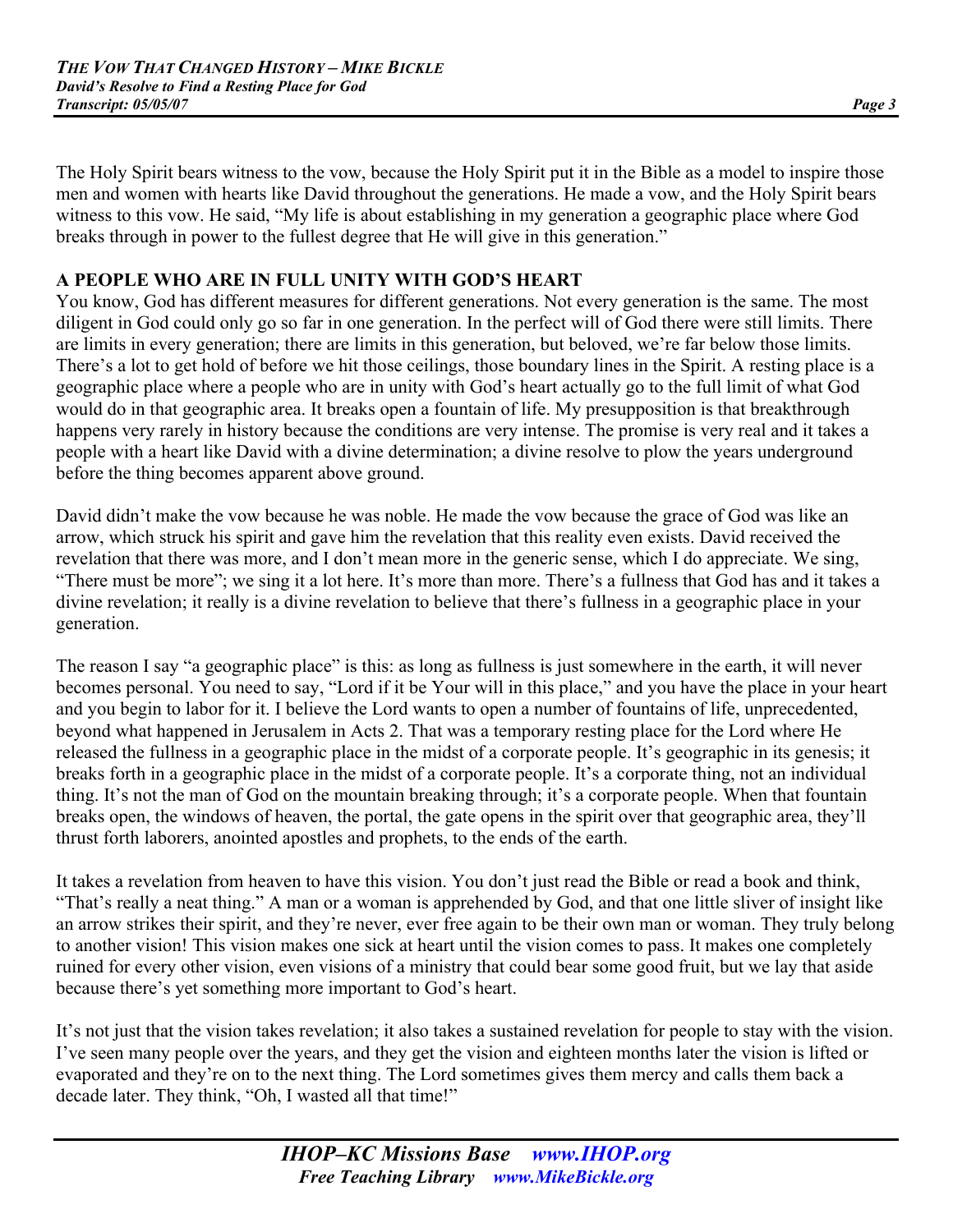# **DAVID IS A WITNESS OF THE MERCY OF GOD TOWARDS THOSE WHO REPENT**

Psalm 132 has been one of the most important mindsets in my life for the last twenty-five years or so. Again, I'm not saying I've stayed faithful to it or that I fully understand it, but I'm saying it has arrested me. It has troubled me through the years, the exact phrases of Psalm 132. Here it's May 7th, and what a day to share it, because the birthing of IHOP-KC was all about Psalm 132; that was the point of it. David is a witness; he's a witness of what God will do through men and women. He's a witness of what God requires.

See, God required something of David. He lays it out graphically in Psalm 101. David was a Sermon on the Mount-pursuing person, seeking hundredfold obedience. We looked at that last week in the Bible school. David said, "I've set my heart; I will seek to be perfect" (Ps. 101:2, paraphrased). Jesus is actually quoting Psalm 101 in the Sermon on the Mount. Jesus quoted David all the way through the Sermon on the Mount, but He didn't mind doing it because He gave it to David in the first place on the front end. He let David borrow it, and then Jesus took it back and translated it over to the Sermon on the Mount.

Beloved, just so we don't forget this: David is also a witness of how far God will go in mercy if we will repent. He's not just a witness of how much God will give us if we're dedicated, but how far He'll go in mercy. Beloved, he'll give everyone of us in this room a brand new beginning for real, if we will throw ourselves fiercely into a place of pursuing obedience. I don't even mean attaining it, just pursuing it hard for real. He's a witness.

Psalm 86 I already shared the other day, David said, "Show me as a sign for good, because You, Lord, have helped me" (Ps. 86:17, paraphrased). He's saying, "Make me a prophetic picture to the others of what you'll do in your goodness." Beloved, David is a sign, a prophetic picture to this generation.

# **GOD'S DESIRE IS TO MANIFEST HIMSELF IN HIS PEOPLE AS A RESTING PLACE**

Roman numeral II. God's desire is to manifest Himself in His people as His resting place. He wants His people to be a resting place. I want to say this really strongly: He's not resting in His people right now in this nation. I don't want to sound like I know it all, but I want to be clear about what I think is clear. I'm troubled. He's not resting in me and He's certainly not resting in IHOP-KC and He's not resting in any place in America. It's yet to happen that a fountain opens up in this nation. He's not resting anywhere in the Western world. I'm talking about something far more than Toronto and Pensacola, though I really appreciated those moves of God. I'm talking about something far, far more than that. It's happened several times in history but it's not happening anywhere in the Western world today. It's not going to fall out of heaven as a breakthrough anointing; it will come first as an arrow to strike some young and old Davids, to gather them together, and they're going to go dig a well in God, and later the fountain will open.

Some people have an inappropriate confidence in the sovereignty of God. You're thinking, "How can you have a wrong confidence in the sovereignty of God?" Most of us don't have confidence in the sovereignty of God. An inappropriate confidence means we're trusting God to do that which He's assigned us to do. You can't do God's part, and God won't do your part. He won't do your part. When we trust Him to sovereignly break in, He says, "No! It doesn't work that way! I in My sovereignty shoot an arrow to your spirit. You under the power of My grace say yes to that mandate. You labor with it with others in unity and then I break in. I'm not breaking in at the very first step." The break-in, the open fountain, is maybe step five. "My sovereignty will shoot an arrow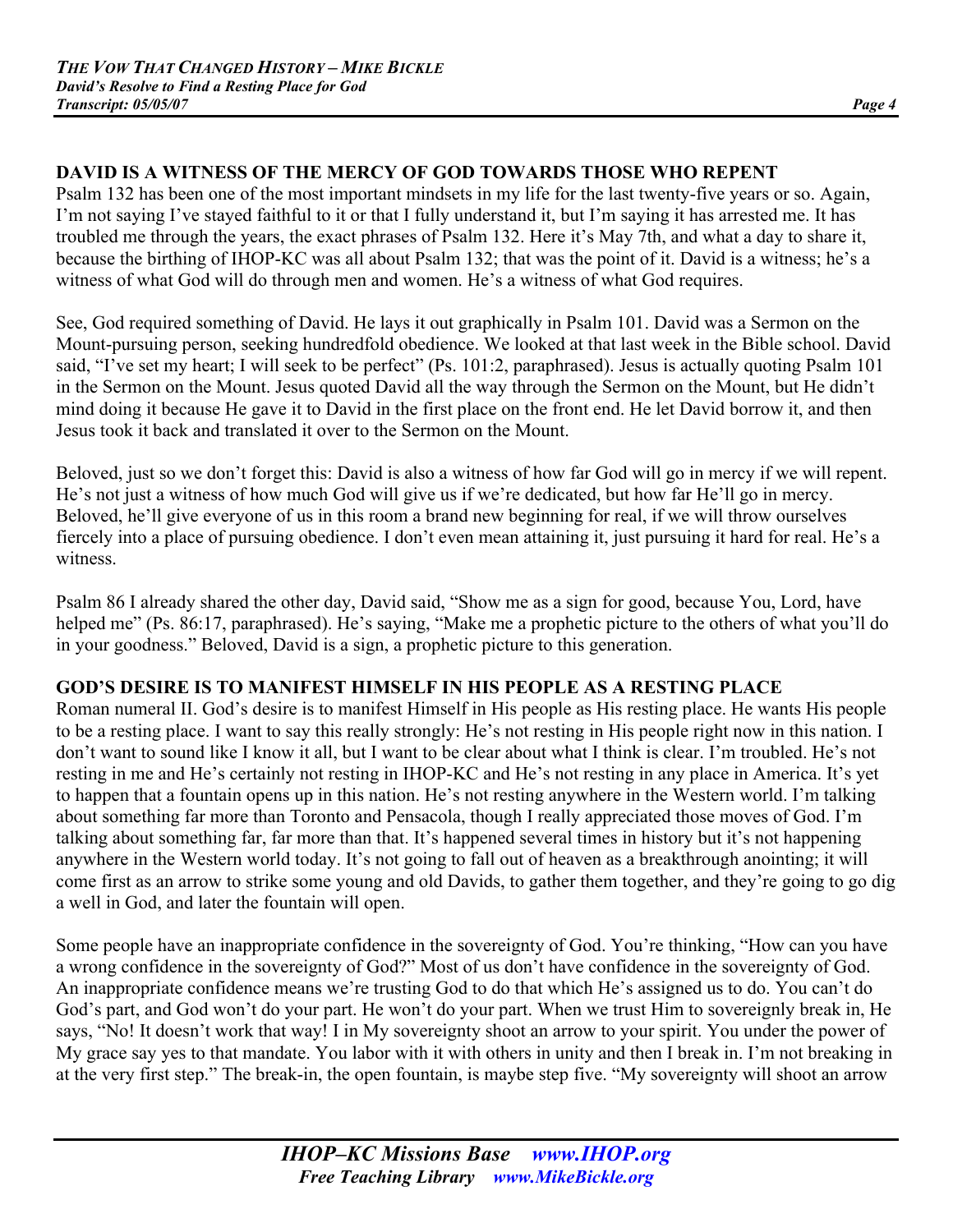of revelation to your heart, but you must lay hold of the grace of God to work it out with the people to whom God joins you."

Some people say, "Well, when God wants revival, He'll send revival!" That's an inappropriate trusting of the sovereignty of God. We're asking God to do the part He refuses to do. He has mandated to give us grace, but He mandates that we do it.

In Isaiah 66, God says, "Heaven is My throne, and earth is My footstool . . . Where is the place of My rest" (Isa. 66:1)? That's the question of the hour right there. God brings this question up because man doesn't have the discernment to bring it up on his own. I don't and you don't, but it's given of God. If that question is in our spirit, it's the gift of God working in us. To the degree that I've asked this question over the years, it's because the Lord shot the arrow. He's the One who sent that question. Man didn't come up with that question. This question is a question that King David wrestled with all his life. It was the premier question in terms of his ministry function. I believe the other premier question was the issue of God Himself: the beauty of God; the emotions of God. But this is the question of David's function in ministry. Here it is: where is the place of God's rest? Where is He resting?

# **SEEING AND UNDERSTANDING THE RESOLVE THAT DAVID HAD**

Paragraph A. Where is God's resting place? Man never thinks to bring it up, so God brings it up. Does anyone down there think about this? It's the most important question in history. It's the most important question in leadership in America or anywhere in the Western world today. David was consumed with this question. I want to be more consumed with it than I've ever been. I know that you do, too.

Psalm 132 is important, because David's heart related to this question is made known in Psalm 132. In this psalm we see and understand the resolve David had. David had zeal for the breakthrough of God in Israel. He wanted it in a particular geographic area. He didn't care what city; he just didn't want it in nations far away. He wanted it somewhere within his generation, within the scope of the people to whom God gave him. He didn't know it would be Jerusalem. He didn't know about Jerusalem until he got a little older. He didn't capture Jerusalem until he was thirty-seven years old. David is a wise master builder. I'm borrowing that phrase from the Apostle Paul. He called himself a wise master builder (1 Cor. 3:10). He was intentional in what he was seeking to establish in his life work. David wasn't seeking mostly to be the king over the nation or the head of the army. He had a very deliberate, focused, intentional mission in his life to see a resting place for God in his land in his time.

# **THERE MUST BE GEOGRAPHIC DEFINITION TO THE CRY OF YOUR HEART**

The Lord may call you to another land, but there must be a geographic definition to it. That was what I said: "Anywhere in the earth Lord!" I was praying Psalm 132, and I tell you there will be a number of fountains opened up in this nation. I really believe it. They're already digging their well. I believe great things for St. Louis and for many places, but I cried out from Psalm 132, "Any place! Anywhere! I don't care!" I really meant it, but I wanted it to be St. Louis. I had been there for seven years and I loved it. I loved the people and I loved the entire setup.

In response to praying Psalm 132, the Lord said, "Go to Kansas City." He spoke in a supernatural way. I said, "Let me have one more shot at it here!" The Lord has great things for St. Louis and great things for Chicago and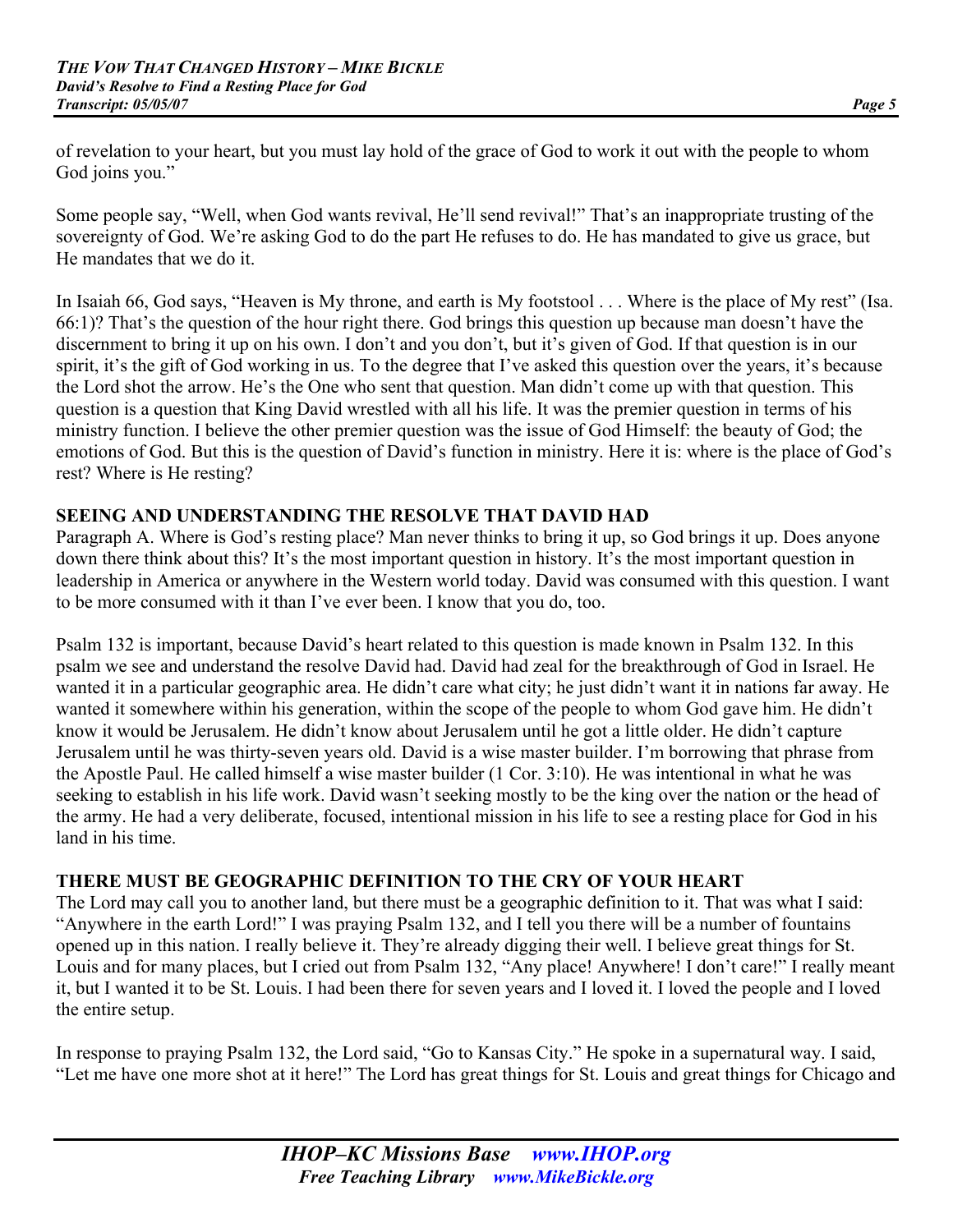Orlando and all over the world, but He gave me a divine assignment, and it was definitively connected with Psalm 132.

I had one consuming prayer on my heart when I was twenty-five years old: "Where's the dwelling place of God? How can I be a part of that?" I told the Lord I would go to any nation; it didn't matter to me. He spoke in a supernatural way and said, "Go to Kansas City!"

I cried out in anguish, "Oh, not Kansas City! No!" For those who are local, I didn't even know who Harry S Truman was. I knew he was a president sometime, but I thought he had been maybe the one after Lincoln or something. I wasn't sure. The crowd I grew up with didn't care who Harry S Truman was; they were in an entirely different mindset, but you know what I mean about how essentially that was a part of the Kansas City mandate.

# **GOD CREATED THE HUMAN RACE TO FIND HIS HOME IN THEM**

Paragraph B. Here's the premise: God created the human race to find His home in them. That's the Revelations 21 premise. That's the ultimate crown of accomplishment in God's purpose: that when God is at home in the ultimate manifestation, at home on the earth with His people, with humans, fully manifesting Himself with humans, that's the ultimate ground of His creative and redemptive act. Nothing is higher than Revelation 21:1- 8; that's the ultimate place that a man or a woman can conceive in his or her understanding. The resting place is about that; there are lesser measures, but the same concept.

I'm still here in paragraph B. God describes Himself as resting in relationship to people. God never talks about resting in relationship to His fellowship within the Trinity. He's already resting in relationship to the Father, Son, and Holy Spirit. There's already rest. He never talks about seeking rest, because that's already eternal, past, present and future. The rest is permanent and undisturbed. The rest is always in relationship to humans, which is a key part of the theology of the resting place: it's always with humans on the earth.

The issue of God's resting is described as God's relationship to people on the earth with the resistance against Him gone in their hearts. There's a partial rest we can enter into before the second coming. I'm not talking about our rest in God. That's a great theme, and a noble theme. I'm talking about God's rest in us, and that's a different concept. They're related, but different. Our resting in God is one thing; God resting in us is a very rare occurrence in history—where God manifests Himself in the full intention of His will for that time in history; but He requires that there be a small group with whom He's not striving and wrestling. They're not resisting Him and He's not striving against them; they've come to a place of agreement with Him.

This is what David definitively wanted to raise up in his generation. One man, one woman can't do it alone. God does it in the context of the corporate gathering of His people. At present God is usually striving with people who live with various degrees of compromise and resistance to His leadership over them. I venture to say there might be a few exceptions, but I certainly know I'm not one, and I venture to say that that's true of everyone in this room. There might be a few in a place in God that's so unusual. He's still wrestling with us about humility; He's still wrestling with us about our time and money. He's still wrestling with us about out eyes, what we look at, and our speech. He's saying, "You're still resisting Me time and time again." It's not about God not loving us; it's about the resistance. He says, "I love you! You're the apple of My eye, but I'm not resting in you."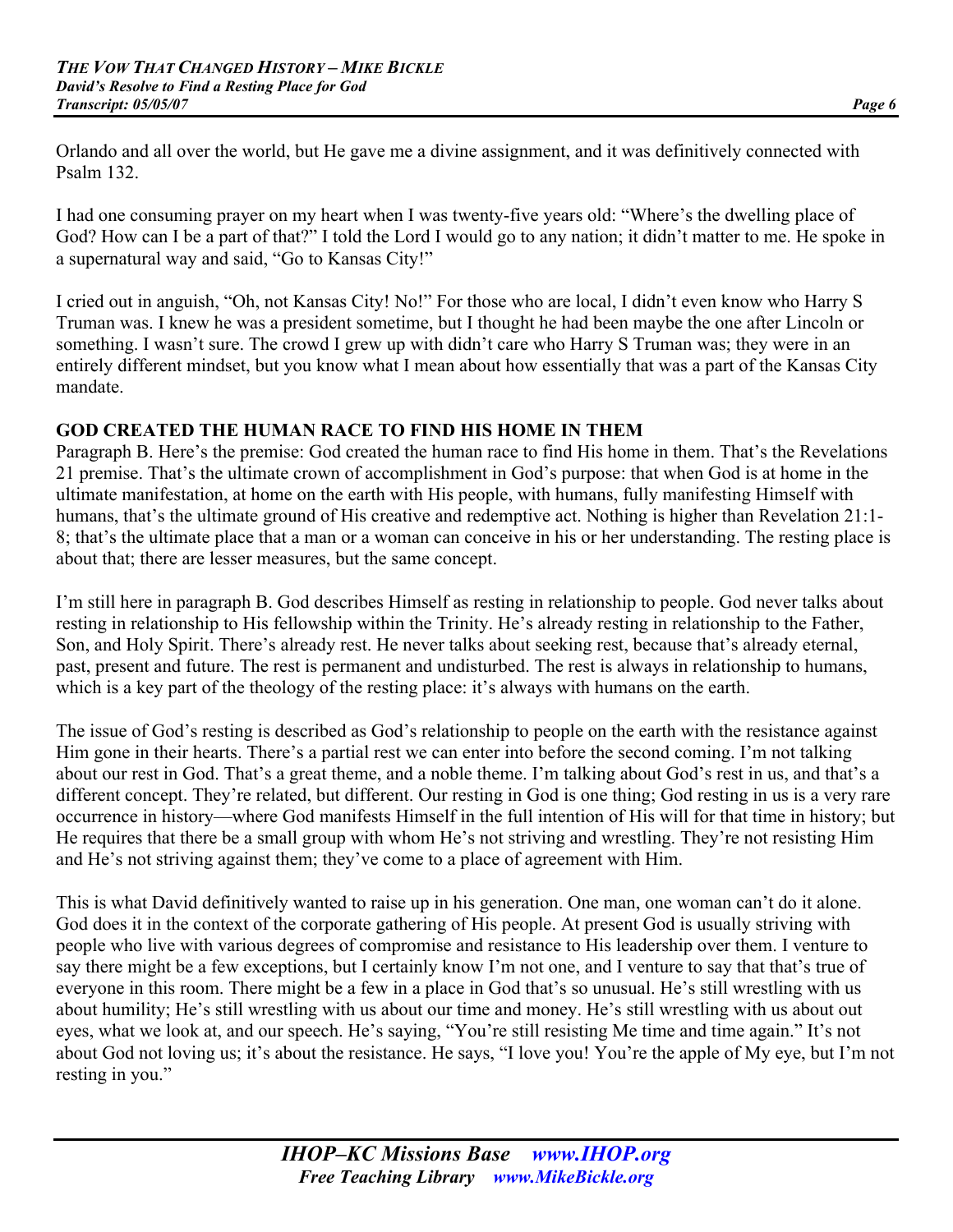I have some passages you can look at later where God strives with His elect, His beloved. He's grieved in Isaiah 63:10. The Spirit grieves. He turned Himself against them as an enemy to fight the war against sin on the inside of them. The enemy was the sin on the inside of them.

# **GOD'S HABITATION: PARTIAL, SUBSTANTIAL, AND ULTIMATE**

III. God's habitation: partial, substantial, and ultimate. There are three different expressions of it in history. There's the partial resting place of God. That's in this age, and that's what we're aiming for: the partial resting place of God in the midst of people on the earth. Partial is profound; it's beyond, in this time of history; a partial resting place of God would far surpass what happened in Jerusalem in Acts 2. The definition of *resting* is that God will dwell in their midst in the fullness of what He intended; the highest ideal for that time frame in His divine economy.

Then there's another dimension, a time when God rests in His people in a substantial way, and that's in the kingdom age during the millennial kingdom. I've put the notes there, but we won't go through that tonight. However, for those of you who are captured by the subject that I call "the theology of the resting place of God," there's a clear theology of it in the Bible, but I don't just want to know the low end of it which applies to us right now, today, though that's the part we're really concerned about; I want to understand what the Bible has to say about so it's all in context. Then I can see the grand scheme and the low end of it, meaning the partial resting place, which is very rare in history, but God wants to do it in this city and I know He wants to do it in many cities of the earth. But He's not doing it now because He's waiting on His people.

# **"THE GENTILES SHALL SEEK HIM, AND HIS RESTING PLACE SHALL BE GLORIOUS"**

This is where the concept could get a little complex; I won't go into detail, but I challenge you to go search it out. There's a partial, a substantial, and then the ultimate is actually after the millennial kingdom in Revelation 21 when the New Jerusalem comes to earth. That's the ultimate resting place of God with humans. It's substantial in the Millennium but not ultimate, and it's partial now but it will far surpass the Book of Acts even at the partial level. If you're interested in reading the notes in more detail, you can get them on the Internet. I guess I'll read one of them. Isaiah 11:10: "The Gentiles shall seek Jesus, and His resting place shall be glorious" (Isa. 11:10, paraphrased). That resting place is partially glorious in this age, and we think it's unbelievable, but when everything to be known about it is known, we will know that the best we experience in this age is far less than the ultimate of where we're going in the new heaven and the new earth.

Beloved, even now His resting place is glorious in all its three different expressions. There are many verses on the resting place.

# **GOD RESTS IN THE MIDST OF HIS PEOPLE WHEN THEY STOP RESISTING HIM**

Let's go to A, and again, you can't in fifty or fifty-five minutes cover a theme of this importance with any kind of comprehension. My point is to point out a few ideas and maybe to spark an interest in your mind tonight as well as lining up with the heavens—May 7th. I'm restating my testimony before heaven right now. God describes Himself as resting in the midst of His people when the resistance is gone. He only makes His habitation in the midst of radically obedient, corporate people, because to do otherwise would lead to trouble for those people. One guy and one gal isn't enough; there has to be a group of them. The habitation of God in this age speaks of those rare occasions in history where God manifests His presence in a particular people in a geographic area far beyond the short-term spirit of revival. Far beyond!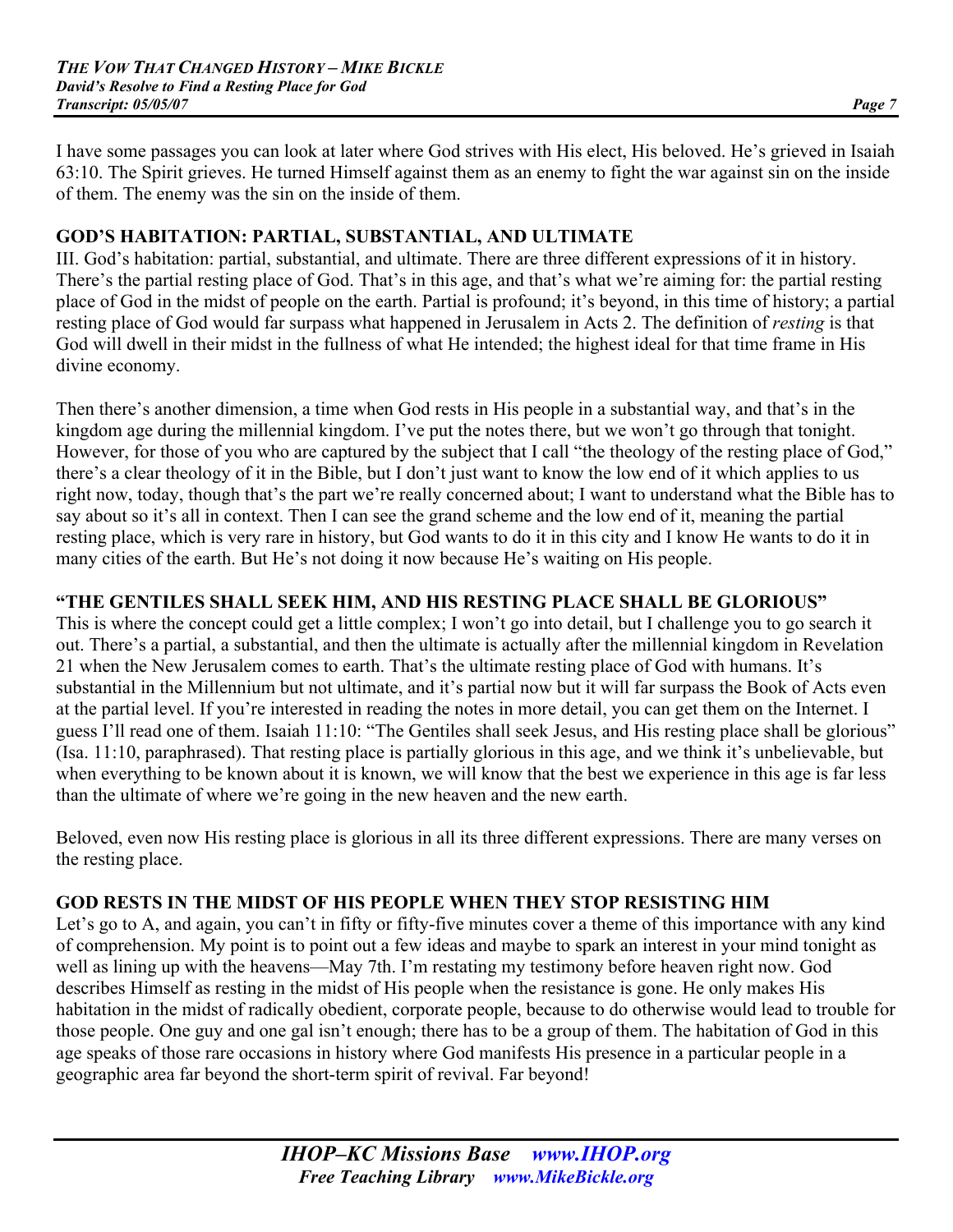People say they want to see revival, and I love that. I don't want to be the hotshot and say, "I want to see more than revival!" I don't want to do that; anywhere there's revival in America, I'll go drink of that well.We will receive one from another all over the nation. I want way more than that. I believe that God wants a resting place in this city and I believe He wants a resting place in various cities here and across Europe. Beloved, there's not one in view. I don't care how excited the guy gets when he stands up and says, "Hey, it's so glorious!" Let's get a reality check: it's levels and layers below what God's intention is. But He won't do it unrelated to our response. He won't do it while we're building our own ministries and kind of every now and then doing the one thing and yelling, "Break in, Lord!" Off we go building our ministries.

You can have the "Break in" theology; you can have the "Break in" brochures; you can have the "Break in" reputation but not live the "Break in" lifestyle. A lot of folks have the reputation, the websites, the promos, the videos, and the ministry name, "Break in to the 10th Degree," but don't have the lifestyle. It may excite people, but it doesn't manipulate the Holy Spirit at all. He wants to dwell in the midst of a people who are going to live in as much agreement with His heart as is possible in this age. It's not an accident; it's a very deliberate, intentional reality. You don't live that way with fifty or a hundred people, and that to me is a huge number, because you're not all just accidentally in the anointing together. Those are very fierce individuals. Some are fifteen years old, some are fifty, and some are eighty. They're fiercely trying to live their life to see a resting place in their generation in a geographic area.

# **GOD'S PRESENCE IS EVERYWHERE, HIS MANIFEST AUTHORITY IS NOT**

God's continual, immediate, manifest presence was on earth only in one place in the Old Testament, and that was the Holy of Holies. It was the only place on the earth where in the full sense His manifest presence was experienced. From a global point of view that was a very small strand of His manifest glory. It was one room, fifteen feet by fifteen feet; one cubed room. It was ten cubits square or fifteen feet, and the glory was in it. That was it for the entire planet. When the Lord told David, "Do you see what's inside of that little room? I want more of that breaking out in your generation," David got captured; he got ruined by that vision.

What defines the Holy of Holies is the unrestrained manifest presence of God. There was no restraining of His presence. Even that you have to put in quotes, because when God comes in His fully unrestrained presence, it says in Revelation 20:11 that the heaven and earth flee when He pulls the veil off His face. I'm saying *unrestrained* even very walking-on-egg-shells softly, but I'm saying it in our mindset so that we can understand it. God's presence is everywhere, including hell. David said, "If I make my bed in hell, there You are" (Ps. 139:8). God's presence is everywhere, but His manifest presence as overtly experienced by His creation is not everywhere. What His creation can feel overtly or distinctly isn't everywhere; it's very rare. His presence is everywhere, but His manifest authority is in very few places and so minimal, and even when it's ever so slight, you have two million people go to Toronto and five million go to Pensacola. When it's ever so slight, five million people will line up to touch it. With the greatest respect for what happened in Pensacola and the acknowledgment that it's far beyond anything we have seen here in Kansas City in terms manifestation, it was ever so slight, but I'm grateful for it. I would be thrilled at that level if it happened in this city, but never content. I would be very grateful but never content.

The Holy of Holies had the full expression of God's glory, making it the most unique place on the earth. It was the only place on the earth, fifteen feet by fifteen feet, where the Shekinah glory dwelt. Let's look at the next sentence. It was a gloriously dangerous place, because any dimension of sin that touched it brought death and destruction. Very glorious! Very dangerous! God in His mercy set all kinds of boundary lines on it." Don't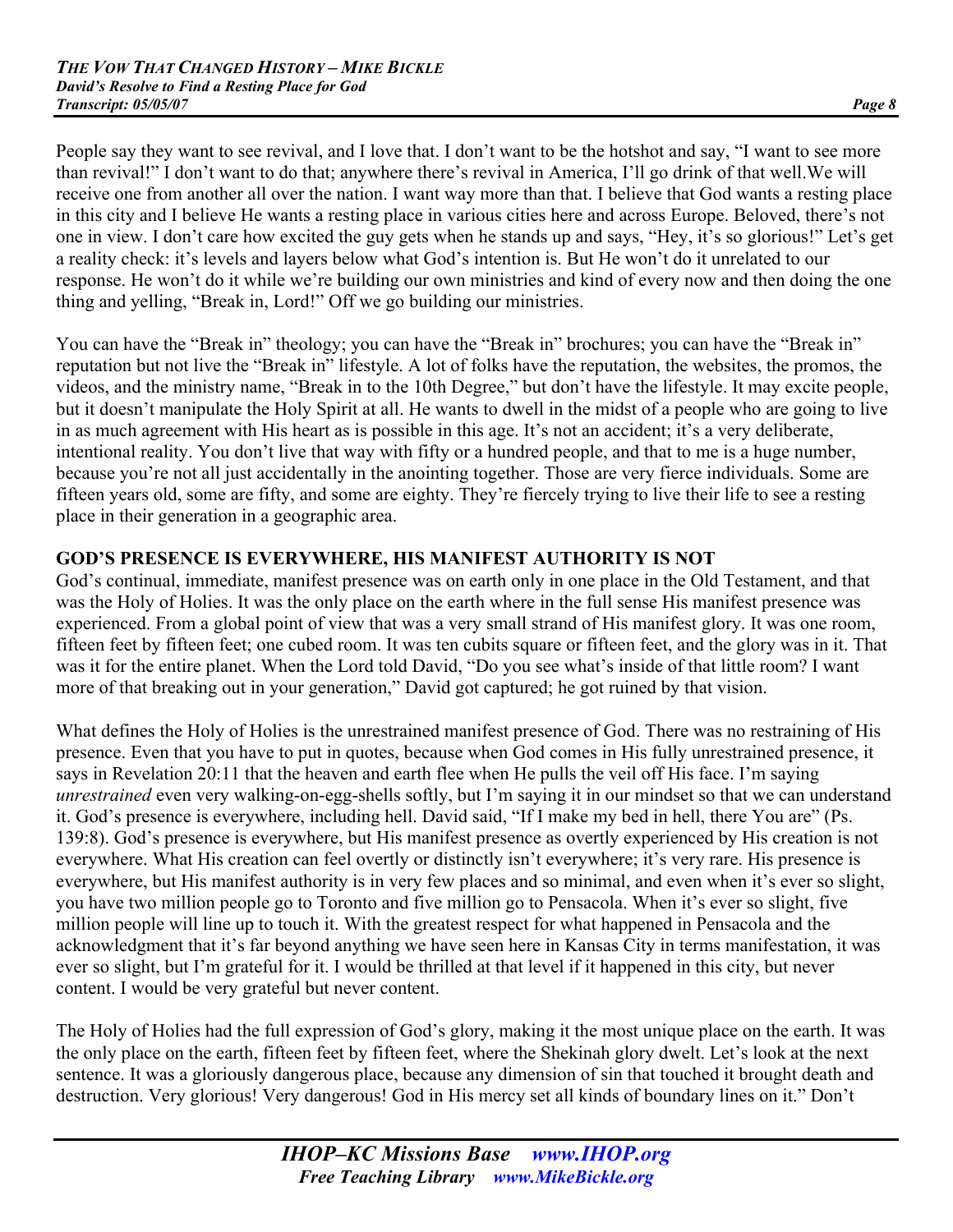cross! Beware! Beware of God! God is in the inside; don't cross this line!" And there are many examples of people who approached it casually. The most prominent is in Leviticus 10:1-3 and a verse or two before it in Leviticus 9. Remember Aaron's own two sons, Nadab and Abihu. I mean, the program had just gotten going! The Holy of Holies had just been built. We're talking into the first weeks of the Holy of Holies existing. They rambled in and were struck dead from heaven because they didn't understand the "Beware of God'" sign that He was giving through the structure of the tabernacle itself.

# **GOD CAN'T SUSPEND ONE ATTRIBUTE TO EXERCISE ANOTHER**

Here's why we're saying, "Beware of God." Not because He lacks mercy, but because when God shows up in manifestation, which is different than God loving or God's presence being everywhere, God can't change who He is. Even He can't do that! He can't suspend one attribute to exercise another; God can't suspend His awesome, terrifying holiness in order to exercise mercy. He has to exercise them in perfect unity with each other. I hear people say it's God's jealousy when He was just mad and He struck them. I don't think that's enough. I don't think God lost His patience. I believe He's saying, "I can't turn off who I am, even if it's you drawing near and I love you. I can't stop being Me, and you're coming too close with defilement, and I have this unrelenting desire and zeal to destroy darkness and you came too close. You came out of the boundary lines of what's important for your protection because of My zeal to destroy everything that's dark that comes by Me."

All darkness! God can't turn off God. So it's not an issue of God losing His patience and saying, "I'll just kill that guy to make an example!" They came too close to unrestrained, perfect, pure zeal for light. They got too close.

Paul the apostle touched this in 1 Timothy 6. He says, "God dwells in unapproachable light" (1 Tim. 6:16, paraphrased). The light is not unapproachable because God lacks mercy; it's unapproachable because of the the intensity of His zeal for light against darkness, and the frame of the human makeup can't touch it without the blood of Jesus and a resurrected body. Complete absence of sin is unobtainable. You can't approach the light, not because God lacks mercy but because God has too many amps in the electricity that will fry everything that's near Him. We have to have resurrected bodies in an earth that has no sin at all for God to be fully unclothed and His face completely looking at us. It's mercy that He hides Himself, because He can't be another person. He doesn't say, "I'm mad at you." No, "You don't know Me. You really don't know Me. I'm really intense. I'll destroy every single sin that rises up to accuse you because of the blood of My Son."

He's intent in His zeal for mercy, I promise you He is, but He's also intentional in His zeal to destroy darkness whenever it gets near Him. He's intense at all levels. This isn't the core of the theology of the resting place of God, but without this we don't understand the exceptional standards required for God to have a resting place on the earth. We get content with revival and the so-so lifestyle, and the Lord says, "You don't have an ounce of vision as to what I want on the earth even before My Son's coming. I want a partial resting place"—a few places in the earth and maybe a few more than a few. I don't know.

## **"YOU CANNOT SEE MY FACE; FOR NO MAN SHALL SEE ME, AND LIVE"**

God really, really liked Moses. I mean, Moses was clearly His main guy, right? He and Moses were friends like Abraham. Moses was called the meekest man on the planet (Num. 12:3). There it is, that word *meek* again from the Sermon on the Mount. The Lord said to Moses, "You can't see My face. Not because I'm stingy or grouchy, but because you don't understand what a billion volts will do to a 110-watt unit. You don't know or grasp it"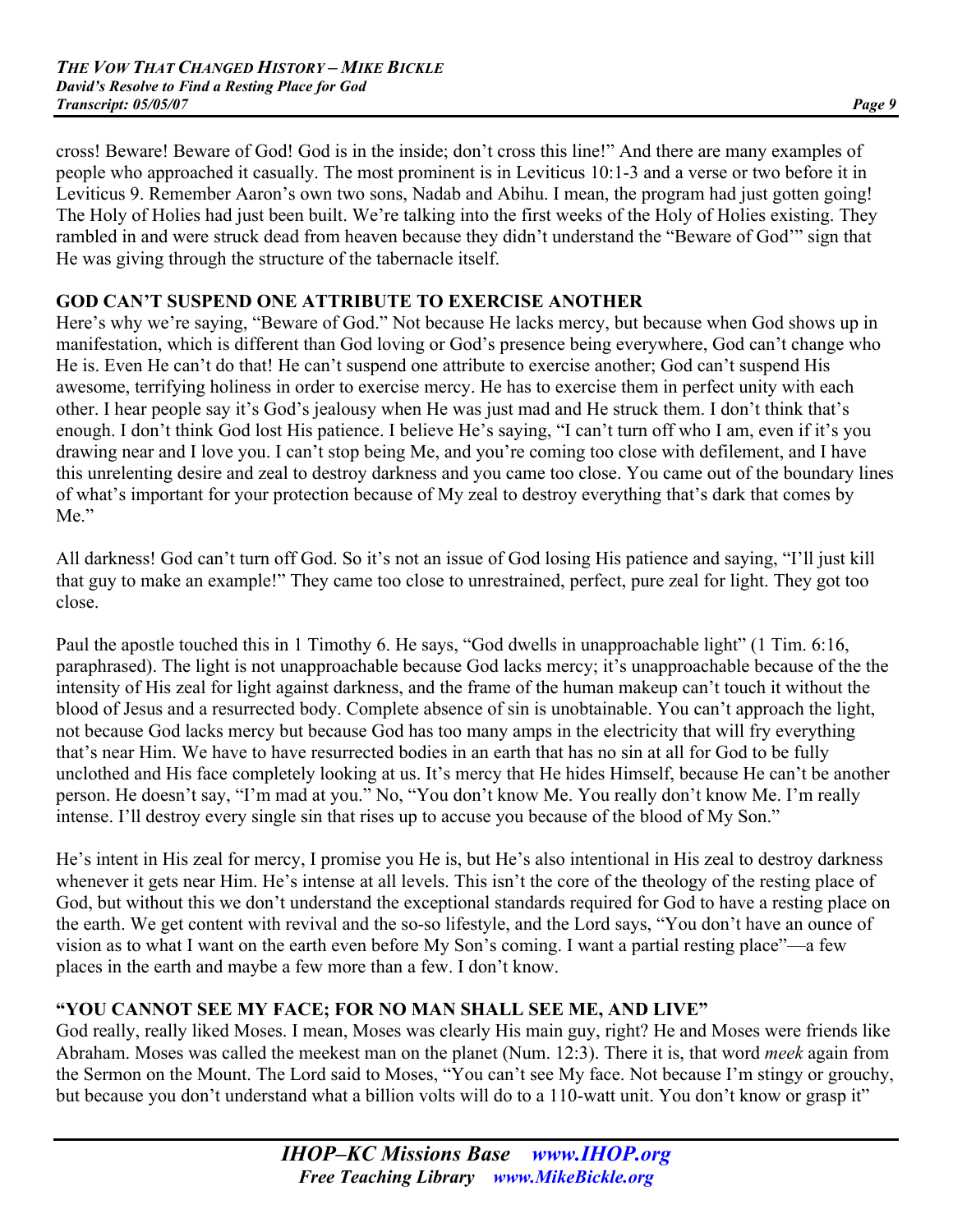(Ex. 33:20, paraphrased). He looks at Moses and says, "Watch this." God's finger touches the mountain and the entire mountain explodes with fire and power and lightning breaking out all over it. The Lord puts His hand on the mountain and says, "Moses, come near Me. Be careful, but come. I love you. Come!"

He says, "Oh no! Don't plug your 110-watt unit into Me. No! Don't do that, Moses."

"I want to see Your face."

"No, but here's what I'll do; I'll hide you in the cleft of the rock. I'll put My hand over you and I'll walk by you."

This is Jesus, the second person of the Trinity. I don't understand all the distinctions, but the Father says, "Don't even talk to Me that way right now, not until after the new heaven and the new earth are in place," because the heaven and earth flee away when the Father takes the veil off His face.

Beloved, we're talking about God. Jesus puts His hand over Moses and hides him in the cleft and walks past Him; gets a couple miles down the road and lets Him see the trail of His glory, and Moses trembled under the power. It's such an outrageous statement of God's mercy and the height of what He achieved in the death of Jesus, that that could exist even for a moment. That's a statement of the outrageous mercy and the height of what was accomplished in the cross of Jesus—that a man could stand in front of the Shekinah glory with his eyes open. Oh, my goodness!

F. An example of the impact of God's manifest presence to the natural realm is Isaiah when he went into the temple. Isaiah saw the Lord and the train of His robe (Isa. 6:1-5). That means the very final parts of the robe, the train of the robe, the very back end of the robe touched the temple. The robe of the uncreated God touched the temple and one of the attendants, one of the workers called *seraphim* cried out, and the building shook and trembled.

Isaiah cried out, "Woe is me!" Isaiah shook and the building shook, and it was only the worker and the end of the robe touching.

G. A partial resting place is what we want. God describes Himself as resting, which is phenomenal language because it's the opposite of striving. Resting implies prior striving. You don't talk to someone about rest if they haven't worked. The very word *rest* is brilliant; it implies He wrestled and wrestled and strived and grieved. He subdues the person and they're now at peace and they're at rest together. It's such a phenomenal word picture. This only happens in the context of humans on the earth. It's not even a term that needs to be talked about in heaven. God is only partially resting in a few places in the earth throughout history, but He has it in His heart to do some more. But beloved, we're talking about a sober ten, and twenty, and fifty years. It doesn't matter. We're talking about a sober life action plan to gather some people together and go after this one thing that has rarely occurred in history.

# **EVEN IF WE DON'T SEE IT IN OUR DAY, IT IS WELL TO HAVE LABORED FOR IT**

David didn't receive the fullness of that for which he labored his whole life, but he was pleased because there was continuity. He didn't see the whole thing. He saw one of the great breakthroughs in history several times in his life, but he didn't see the absolute dream of his heart. His son saw it after his day. The theme picks up again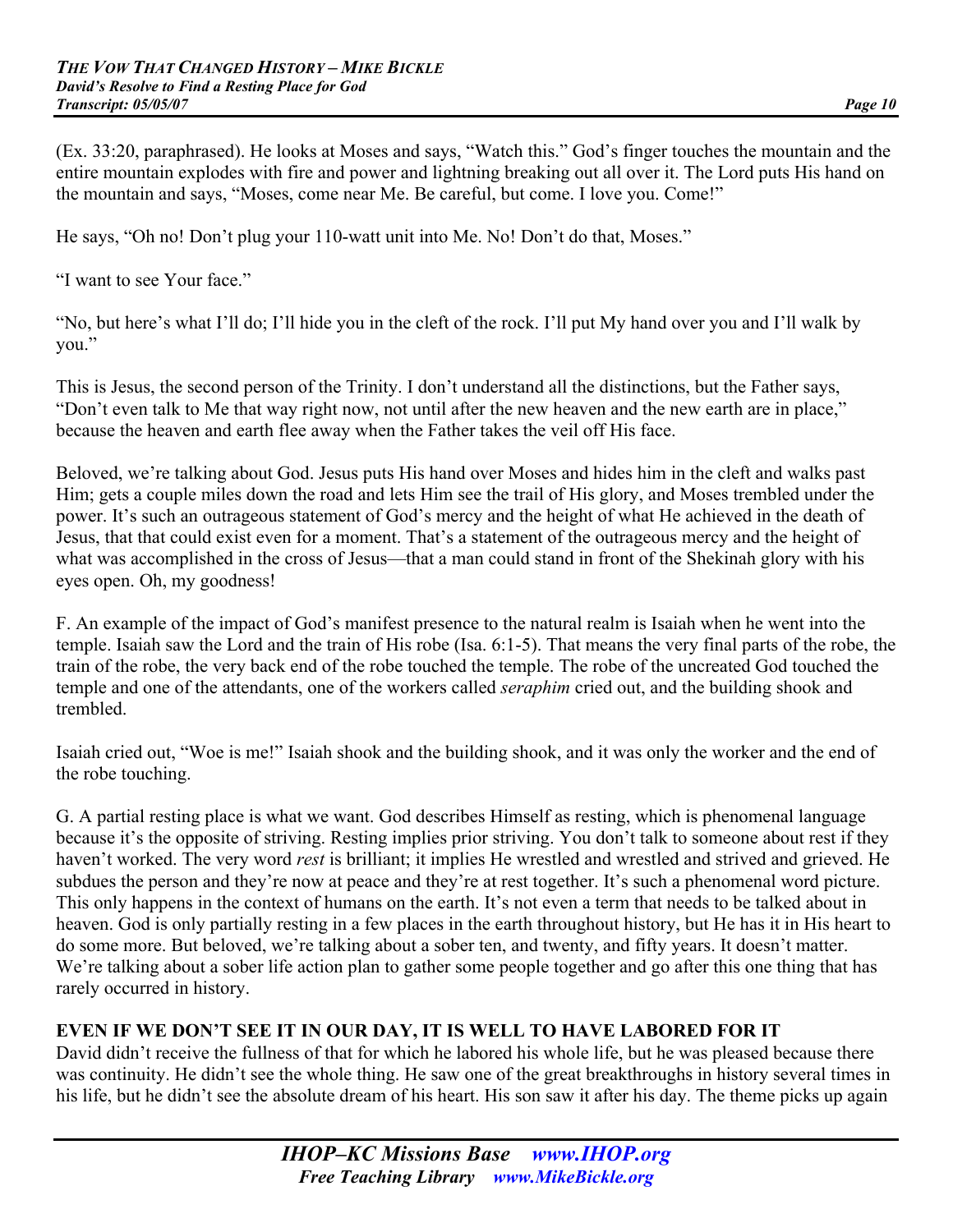when the Lord returns, and David is all a part of it so it wasn't for naught. David didn't even see it all, but here's the point: you and I need to be willing to plow this ground, whether it takes ten or twenty years. People ask me the all the time, "How long are you going to do this?"

"Until! What else is there to do?"

Go be a conference speaker. I've been ruined by the vision in my mind of this. What am I supposed to go do? Because if I don't see it in my day, and I believe I actually will, but even if I don't, it is well to have labored for it. It's good! The work won't fall to the ground; the next generation will clearly pick it up. Then I'll come back around when I return with the Lord and I'll pick up my portion of that for which I labored. It will come back. There's not a minute wasted in God. Once this arrow strikes the human spirit—so many things are blessed and dear to God, but once this arrow strikes you, you become ruined and you become a trouble even to your friends. I mean it! They'll say things like, "This is just a little too intense."

The Lord is whispering on the other side, "I'm far more intense than this, and I'm trying to get you ready to meet Me, so don't worry about them. Keep your focus on how intense I am."

Paragraph H. I talk a little about how the Holy Spirit dwells in you, but I don't want to talk about that right now. It's true, but it isn't what I'm talking about as a geographic resting place in history before the second coming of the Lord's presence. That's a different thing, God living inside of people at the new birth, because very little authority is manifest in those believer's lives when they're on the earth. I'm talking about manifest authority, not the realty of the down payment. Today we get the down payment (Eph. 1:13). The earnest payment is in us at the new birth and will hold us until the full release. I'm not talking about that, though I appreciate it, but I'm talking about a manifest authority released upon the earth, not just a down payment. I don't want to say *just*; that down payment is awesome.

## **DILEMMA: GOD'S PRESENCE MANIFEST IN THE MIDST OF SINFUL HUMANITY**

Let's skip a page and go to Roman numeral IV. Look at some of those notes later if you want. "Dilemma: God's Presence Manifest in the Midst of Sinful Humanity." There's a dilemma. This is the core part; there are one or two core ideas to the theology of rest. Here's the principle. The greater the manifestation of God's glory, the greater the manifestation of judgment because of the greater need to remove everything not in agreement with Him. The core concept of a resting place, even a partial one on the earth, is that His glory, His authority, is being made manifest. It always brings higher judgment, because God must remove darkness with a greater intensity. He has to remove everything that's in the way. We still have darkness in our life, and the greatest that God will us in this age is very, very small compared to where it's going ultimately. That's why I call it a "partial resting place."

## **THE GREATER THE MANIFESTATION OF GLORY, THE GREATER THE JUDGMENT**

Beloved, it would be the most dramatic thing in history we have ever seen, a few resting places breaking forth in the earth. Again, I'm not talking about a spirit of revival; I'm talking about far more. The Lord is trying to get this clear to Moses in Exodus 33:1-3: "Go up from here and take the promised land I swore to Abraham; it's yours. I will send My angel before you" (Ex. 33:1-3, paraphrased).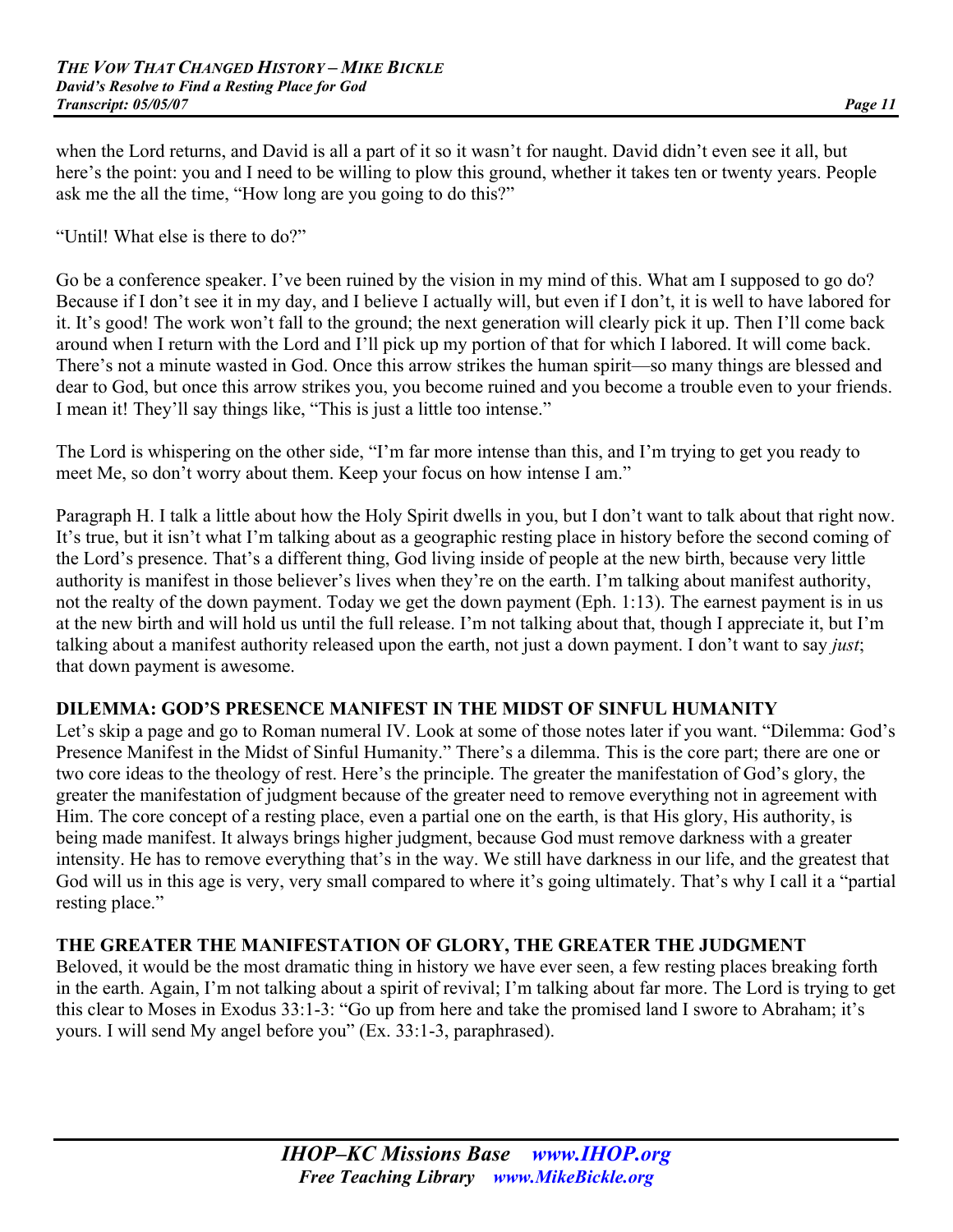In verse 3, He tells Moses, "I won't go up with you" (Ex. 33:3, paraphrased). He means He won't go up in manifest authority, because His presence is even in hell. He's taking about the manifestation of His presence. "I won't go up with you, because if I do, I'll kill you. I'll consume you" (ibid).

Moses says, "Whoa. What?"

He says, "No, I'll send a really fiery angel that you're really going to like. I know this guy, he's awesome and he has been faithful to me. He has power He can get the job done. The enemies in the land will be nothing before him. He knows where all the water is, and if there's none he can make it come out of a rock. He's totally qualified to lead you. You'll have food, water, and protection."

Moses says, "No, I want you to go!"

The Lord says, "You're still so new at this; you don't know. If I go, I'll kill you. I'll consume all of you."

Moses prevailed upon the Lord, and the Lord went and the Lord killed an entire generation just as He said He would. They all died, and Moses couldn't go into the promised land himself by default. This isn't about not loving Moses; it's about Moses bringing darkness into light and the Lord saying, "I can't turn Myself off at the level I'm manifesting Myself, if I come as Me, not as anyone else, and I come in the genuineness of who I am."

That's why we call Him "the Faithful and True." He comes as who He truly is, and He's faithful in all His attributes. When we say "faithful," it means He comes in terrifying glory and will destroy darkness. He's faithful to do it even if the darkness is in us. We say, "You're faithful but stay at a distance because You're faithful<sup>"</sup>

"Oh, you're learning. You're learning. Because I'm faithful to who I am, you don't want Me to come too close. I'm faithful to who I am."

Paragraph B. David finds out 500 years later. He's going to bring up the ark. We know the ark is the place of the manifest presence of God. God chose this simple, weak, little thing, a little piece of wood, four feet by two feet; a little box. It wouldn't have mattered if it were all gold or all mud. It wouldn't matter if it were dirt. What mattered was that God chose it. David isn't careful, because he doesn't understand in the early days how terrifying this light is if darkness runs into it. The man gets struck dead in 2 Samuel 6. You know the story.

Remember when David prays, "Lord, keep me from presumptuous sins" (Ps. 19:13, paraphrased). He's talking about what happened at the ark. "Keep me back, Lord. I don't understand everything; I don't have clarity. Stop me when I'm going fast, stepping over lines that will bring me to destruction. Stop me. I don't know where all the lines are, and I lose my way. Keep Your servant from presumptuous sins."

He's speaking as a governmental person who is a steward in the presence of God. He's not talking about being a little presumptuous with his neighbor and going to borrow milk at an inappropriate time. "That was a little presumptuous!" That's not what he's talking about. He's talking about being in a position of government as a steward of the presence of God.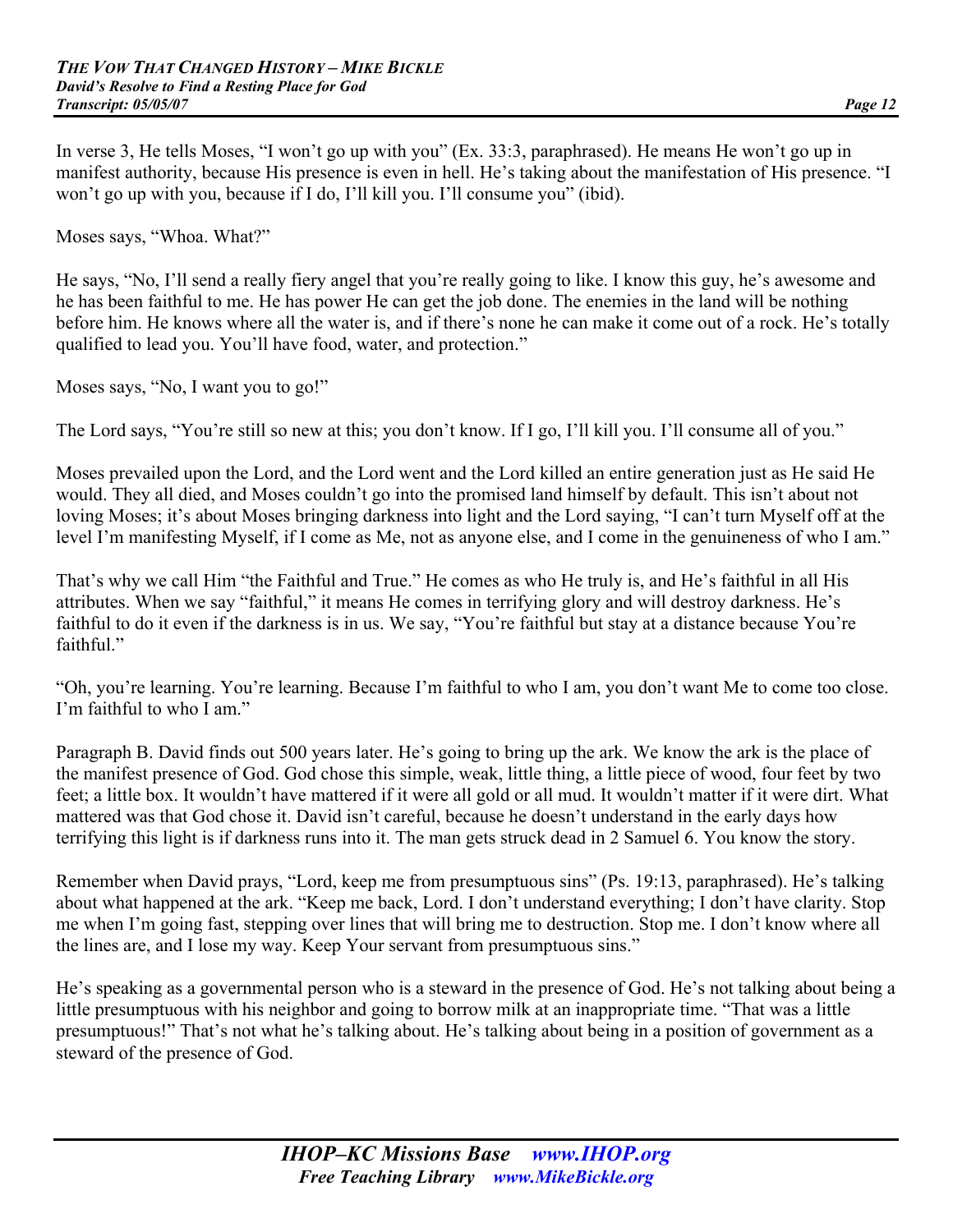# **TENS OF THOUSANDS WERE STRUCK DEAD BECAUSE OF DAVID'S PRESUMPTION**

Paragraph C. I give another example of when David sinned in 1 Chronicles 21:1-6, when he numbered Israel, because again it's related to the ark. David's army and the ark are all bound up together. David numbered Israel and 70,000 people were struck dead. If you don't know the story, I'll just say this. David was touching the ark and the power on the ark in this sin, because his military victory was dynamically related to the power of God released upon the ark. All David's enemies were subdued. There were no more enemies. There were no more enemies! He had no reason to count his army; there were no more wars, because the ark of the presence took care of that. David put his chest out and said, "I'll count and see how strong I am."

Even dull-spirited Joab told David not to do it. "Why would you count? There are no more wars and there's no more strategy" (1 Chron. 21:3, paraphrased). Counting is good if it's to mobilize for a purpose, but this isn't about that. "The reason there aren't more armies to defeat is because of the ark—because of God. It's not because you're a good leader. The ark is with us! God is with us! If you put your chest out, and do this—oh David, this is bad!"

So 70,000 men and women were struck dead: not because God was angry in the sense that we think of anger. David was moving in the midst of manifest authority and he brought darkness into it.

# **GOD CAN MAKE HIS HABITATION IN THE REDEEMED IN THIS AGE**

Roman numeral V. God can rest or make His habitation in His redeemed in this age. But partially is beyond what happened in Acts 2. I know I've said this ten times: God's resting place for the Holy Spirit in this age is a geographic place where there's an open heaven; a portal of glory. A portal is a large gate. God wants to open the gate like in John 1:51, where the angels ascend and descend Jacob's ladder. God will allow this to happen, and here's the key: He'll only allow this to happen when He finds a people in a particular geographic location. It may only have to be fifty. I don't know the number, but I don't believe it's thousands; it's a small number of people who are pursuing 100 percent obedience together. In Acts 1:14-2:4, they're all in one accord, and the fire, the mighty rushing wind, the open heaven breaks in over 120 people. You know the verse well.

B. Jesus' earthly ministry was three and a half years of the most brilliant teaching imaginable; it's clear and has power on it. Right? Is His teaching clear? Really clear! Is there power? Power! His enemies were even afraid of the power on His speaking and miracles: the raising of the dead, saying "Peace, be still" and vanquishing the storm, the multiplication of food. We're talking about that kind of power. He produced an unprecedented number of 120. We look at the 120 and say, "That's not much."

The Lord might say, "There have never been ten people in the earth in unity with My heart seeking hundredfold obedience. This is ten times the number ever gathered in one room at this level of obedience to Me." One hundred and twenty was a world-shattering, record-breaking number of people. It took the perfect miracle ministry and the authority and the exemplary lifestyle of Jesus to produce this record-breaking number. Beloved, 120 people pursuing the Sermon on the Mount in unity together can open up a gate in the Spirit over a city. The wind, the fire, the storm around the throne in Revelation 4; the thunder; the lightning; the wind; the storm breaking into an upper room. There's a storm with thunder and lightning and they're saying, "Whoa!" There's an open gate; there's Jacob's ladder. The angels are ascending and descending because there have been people on the earth and there's a temporary, partial resting place of God. It's there for a number of years and the entire earth shakes under the power of that young adult movement that came out of that prayer meeting. It wasn't the spirit of revival; it was an open heaven.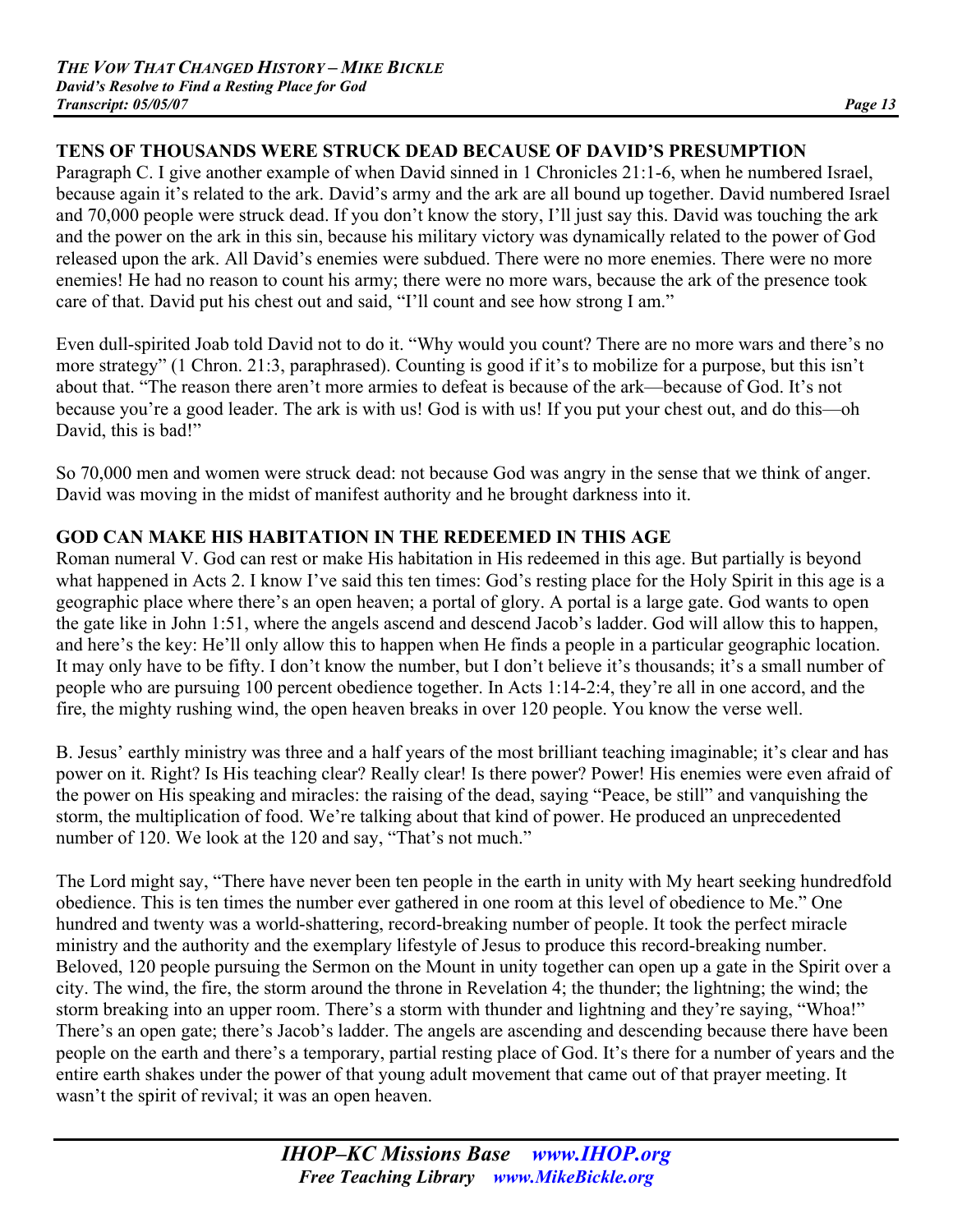I don't mean an "open heaven" like a lot of people use the term, and I don't mind that they use it, meaning people are worshiping and there are four and a half minutes of energy in the room. I like that! A few people had visions and everyone is saying, "Wow! There's an open heaven." I don't mind the imagery; it's colorful imagery, but the negative of it is that people start thinking that's what an open heaven is, and then they're content with it because they think they've had an open heaven. Not even close!

An open heaven is when the thunderstorm in Revelations 4 breaks into the upper room and the thunder and lightning is breaking out on the earth where everyone can see it, even the unbelievers. That's an open heaven. Beloved, it will be more than this before the Lord returns. There will be cities; I don't know how many—five, ten, twenty will change the entire planet. Fifty cities, I can't imagine! Maybe! I don't know; the Lord wouldn't trust me with that kind of information. He said, "You know what, little guy? You lock into the city to which I sent you, and you get a group of people; if you can get fifty of them"—I'm making up that number—"if you get halfway to where I was you'll have an open heaven in Kansas City."

Beloved, I'm not talking about staff members who come to a prayer meeting once a week or once a day; I'm talking about men and women who are pursuing the Sermon on the Mount in the strictest and most literal sense, as David did in Psalm 101. That psalm is David's statement about how he developed a company of people who went after the Sermon on the Mount. If you're interested in that tape, we have it from last week, and I think we have the notes on the Internet as well. It's a powerful psalm.

# **HE DOESN'T COME BECAUSE HE KNOWS WHAT WILL HAPPEN IF HE GETS TOO CLOSE**

Paragraph D. Look at what happens when the manifest glory, the open heaven comes down. There are several swooshes of God breaking into that city. One is recorded in Acts 2, and another in Acts 4. In Acts 4, the building shakes, and the storms hits the building as it did in Isaiah 6. Whenever this open heaven manifests, buildings and cities shake, because it's the thunder of heaven breaking into the natural realm. The earth shakes and trembles like that mountain when God touched it in front of Moses and three million Israelites; the mountain shook. The temple in Isaiah 6 shook; the storm broke in. Why? Because the windows opened, and the power of God fell on everyone.

The power of God fell on everyone in Acts 2 and 4. Then one guy told one lie. He gave \$100,000 but he presented it as though it were \$150,000—struck dead on the spot! He wasn't struck dead because God can't take it when His people lie. If God struck liars dead, beloved, I tell you half the people in this room would be dead tonight if God broke in. Truly half the people would be dead, and that's a generous statement. There are so many lies going on right now in the Body of Christ. The Lord says, "I'm not visiting you because I like you, not because I'm mad at you. If I visit you, I come faithful and true, and I'll kill you if I come."

There's so much low- and high- level immorality; low-level and high-level greed and covetousness and slander, divisiveness and pride, lack of servanthood and lack of meekness—both among the leadership and among the company of people in the prayer meetings.

The Lord says, "I promise you because I'm faithful and true, it's because I love you that I'm not visiting you. You can cry louder and turn up the volume and add ten more days to the fasting, and it's not going to change it because I like you too much to show up. I'll kill you if I come because I'm true and faithful to whom I am."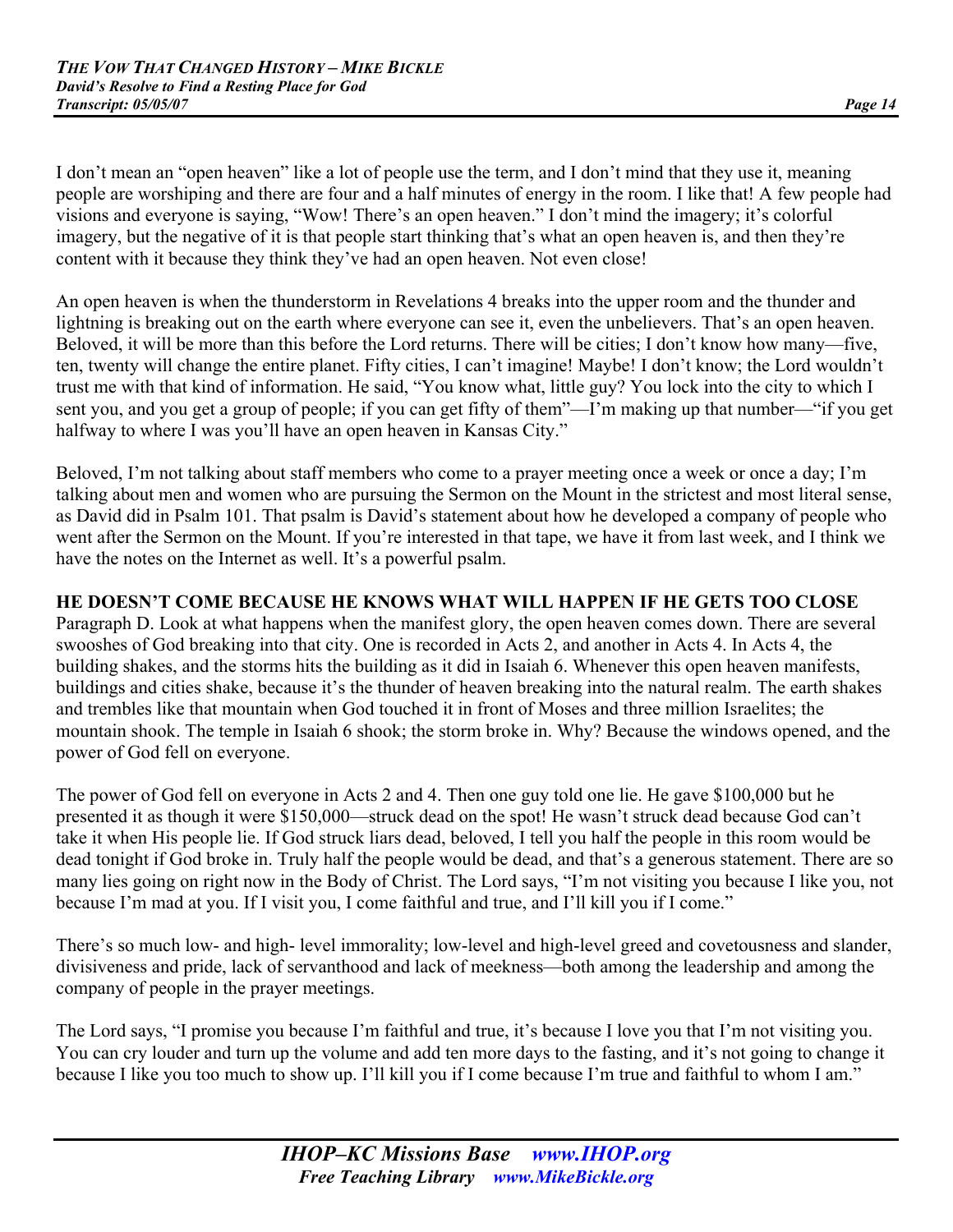Beloved, I'm talking to the Kansas City folks, but you guys take it back home and do it as well. We need twenty, thirty, forty, fifty, sixty; I don't know the number. It's a small number, a very small number. One hundred and twenty people experienced an open heaven.

# **COMING INTO AGREEMENT WITH HEAVEN IN OUR LIFE AND SPIRIT**

E. I think when Jesus said if you get two or three in agreement, He was talking about this (Mt. 18:20). I mean, two or three is stunning. What we think that means is that if two or three agree together that we'll get the car or be able to quiet the guy who's injuring our ego, and then somehow heaven is going to move—He's not talking about that. If two or three humans come into the agreement that the 120 had, there will be a break-in of power. Not an open heaven but a break-in of power if they get into agreement with heaven in their life and in their spirit, because if we get into agreement with God we will be in agreement with one another.

Getting into agreement with one another is nothing; it's super-easy if we're in agreement with God, because the resistance horizontally is removed when we get connected right vertically, because we connect with servanthood and meekness; we lay our agendas down. And people who aren't in agreement with God, which is nearly the entire Body of Christ, don't bond well together. Their agendas are like sword fights clashing against one another.

People think, "Let's have all these meetings and get people to bond!" What are you thinking about? They're just going to have swords clashing in all their subtle and not-so-subtle pride and agendas crashing into each other. No, let's get them into unity with God, into meekness, tenderness, and a grateful spirit, and they'll put their swords down.

A lot of folks talk about uniting all the leaders in the city. I say, "What on earth are they thinking about?" That's so much less than effective. I'll say it that way and keep myself from sinning.

I won't read the rest of the notes, but there's a lot more on the notes there you can get if you want.

## **"I WILL NOT . . . GO UP TO THE COMFORT OF MY BED"**

I'm just going to read Psalm 132 again. "Lord, remember David and all his afflictions. Remember what he bore. Remember how he swore to you, how as a young man he vowed" (Ps. 132:1-2, paraphrased). His vow wasn't about being king and establishing his name in Israel. I assure you, that wasn't the vow of David's heart. He said, "Surely my head won't be turned by the pursuit of money and honor; surely I won't be turned from my own house and my own name. Surely I won't be turned because of the comfort of my lifestyle" (v. 3-4, paraphrased). That's the comfort of his bed. He's saying surely he won't let the troublesome nature of coming into agreement with God keep him out of this. It's troublesome to the flesh.

He said, "Until I find a place for the Lord, a dwelling place for the Mighty One of Jacob" (Ps. 132:5). He didn't get the full answer in his generation, but it came in the next, and David picks up on the promise on the other side, I assure you of that.

## **DAVID BORE THE REPROACH FOR THE ZEAL THAT HE BORE**

David tells a little more about his zeal for that dwelling place, because the Shekinah glory would end up being in that dwelling place, but his son Solomon built it. In Psalm 69 David puts in his own words the vow he made and what it cost him. He says, "I really bore the reproach; shame covered my face" (Ps. 69:7, paraphrased). Not